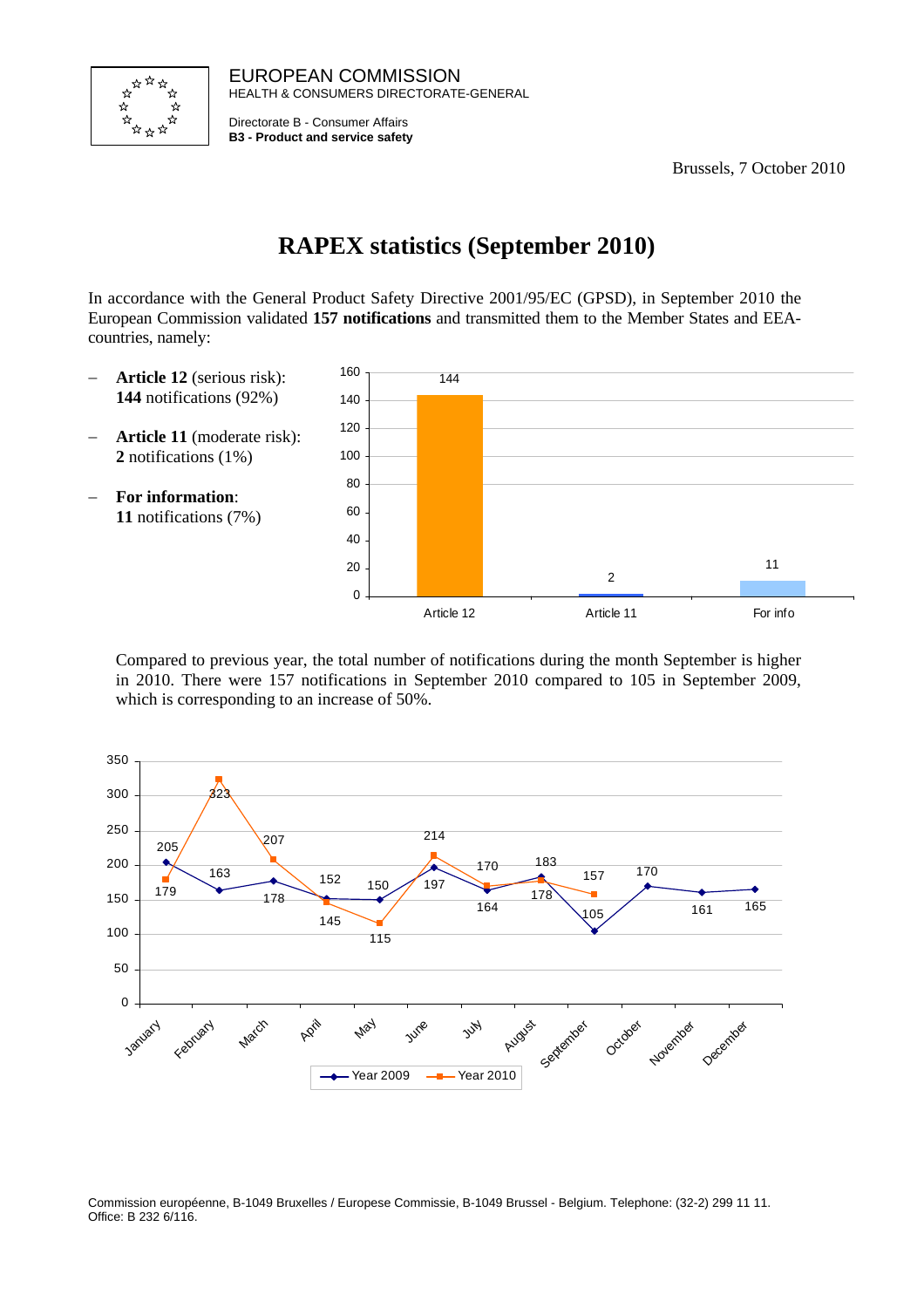**In the following charts, the figures concern only notifications on products posing a serious risk, which were validated by the European Commission under Article 12 of the GPSD.** 

#### **1. Notifying country**

During the month of September, 23 EU Member States sent notifications through the RAPEX system. The following six most frequently notifying countries accounted for 65% of all notifications:

- − Hungary: 29 notifications (20%),
- − Germany: 20 notifications (14%),
- − Cyprus: 19 notifications (13%),
- − Greece: 9 notifications (6%),
- − Lithuania and Slovakia: 8 notifications (6%) each.



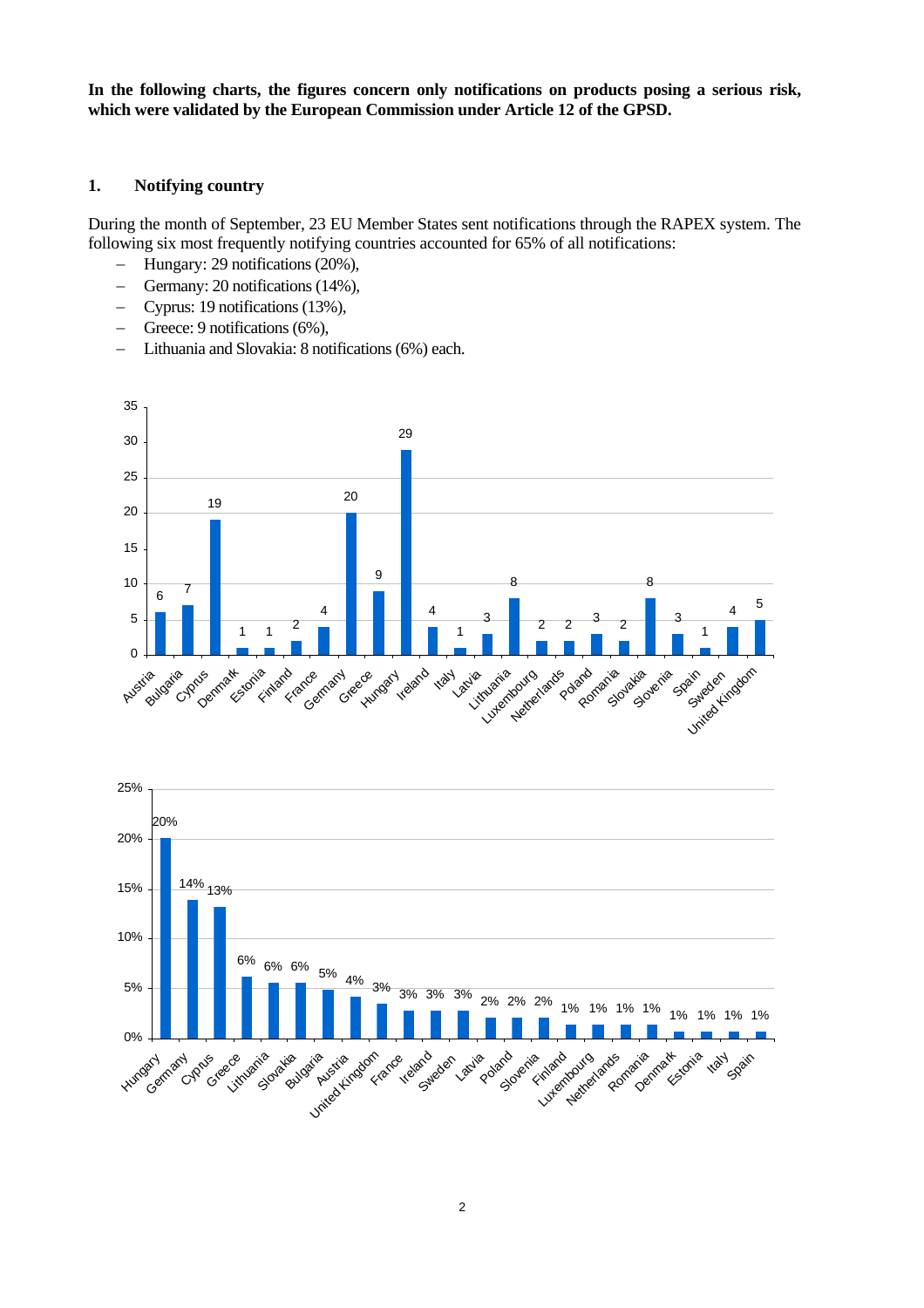## **2. Product**

#### 2.1. Product category

The notifications validated in September covered 19 categories of products. The following five most frequently notified product categories accounted for 77% of all notifications:

- − Clothing, textiles and fashion items: 52 notifications (36%),
- − Toys: 36 notifications (25%),
- − Electrical appliances: 9 notifications (6%),
- − Cosmetics: 8 notifications (6%),
- − Food-imitating products: 6 notifications (4%).

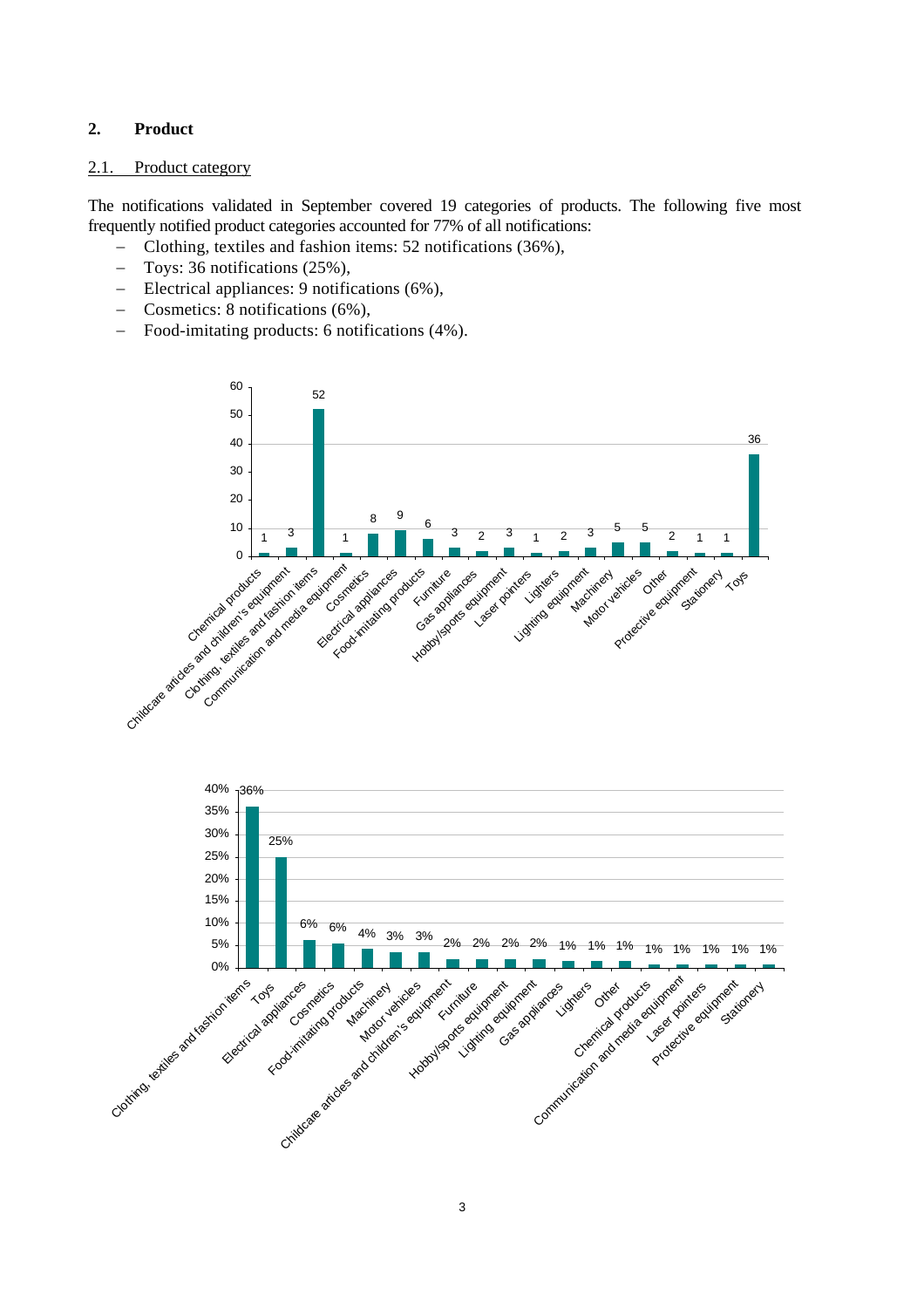## 2.2. Brand and Type/number of model of the notified products

85% of the notifications validated in September concerned products of which the Brand and the Type/number of model were both known. There was only 1 notification validated concerning products of which both the Brand and the Type/number of model were unknown.

|                                | <b>Type/number of model</b><br><b>Known</b> | <b>Type/number of model</b><br><b>Unknown</b> | Total |
|--------------------------------|---------------------------------------------|-----------------------------------------------|-------|
| <b>Brand Known</b>             | 123                                         | 11                                            | 134   |
| <b>Brand</b><br><b>Unknown</b> | 9                                           |                                               | 10    |
|                                | 132                                         | 12                                            | 144   |

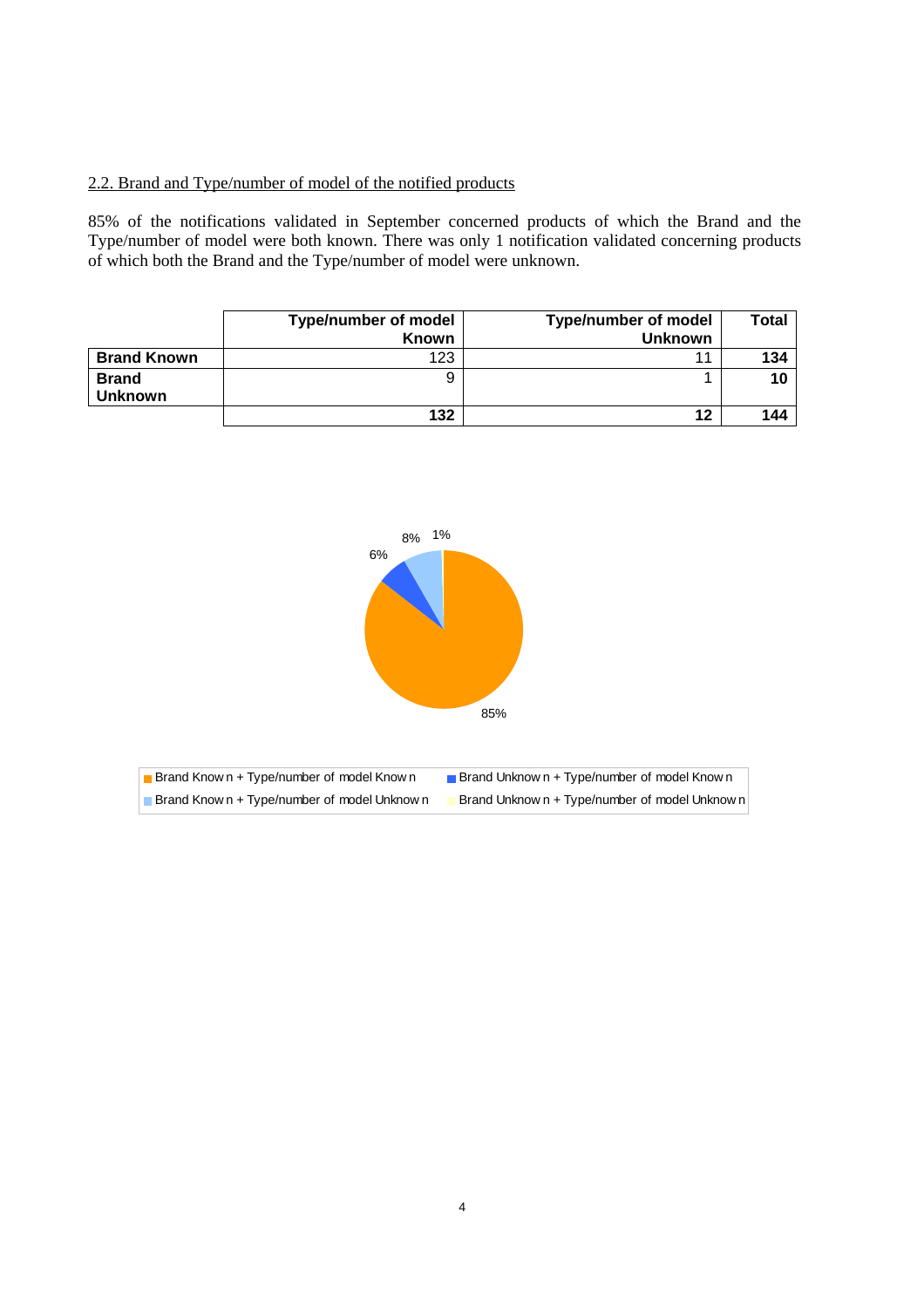# **3.** Type of risk<sup>1</sup>

The notifications validated in September covered 12 different types of risk. The following six most frequently notified risk categories accounted for 89% of all notifications:

- − Injuries: 38 notifications (21%),
- − Strangulation: 37 notifications (21%),
- − Chemical: 36 notifications (20%),
- − Choking: 26 notifications (15%),
- − Electric shock and Fire: 10 notifications (6%) each.





 $1$  The number here is different from the number of notifications, because one notified product can present more than one specific risk.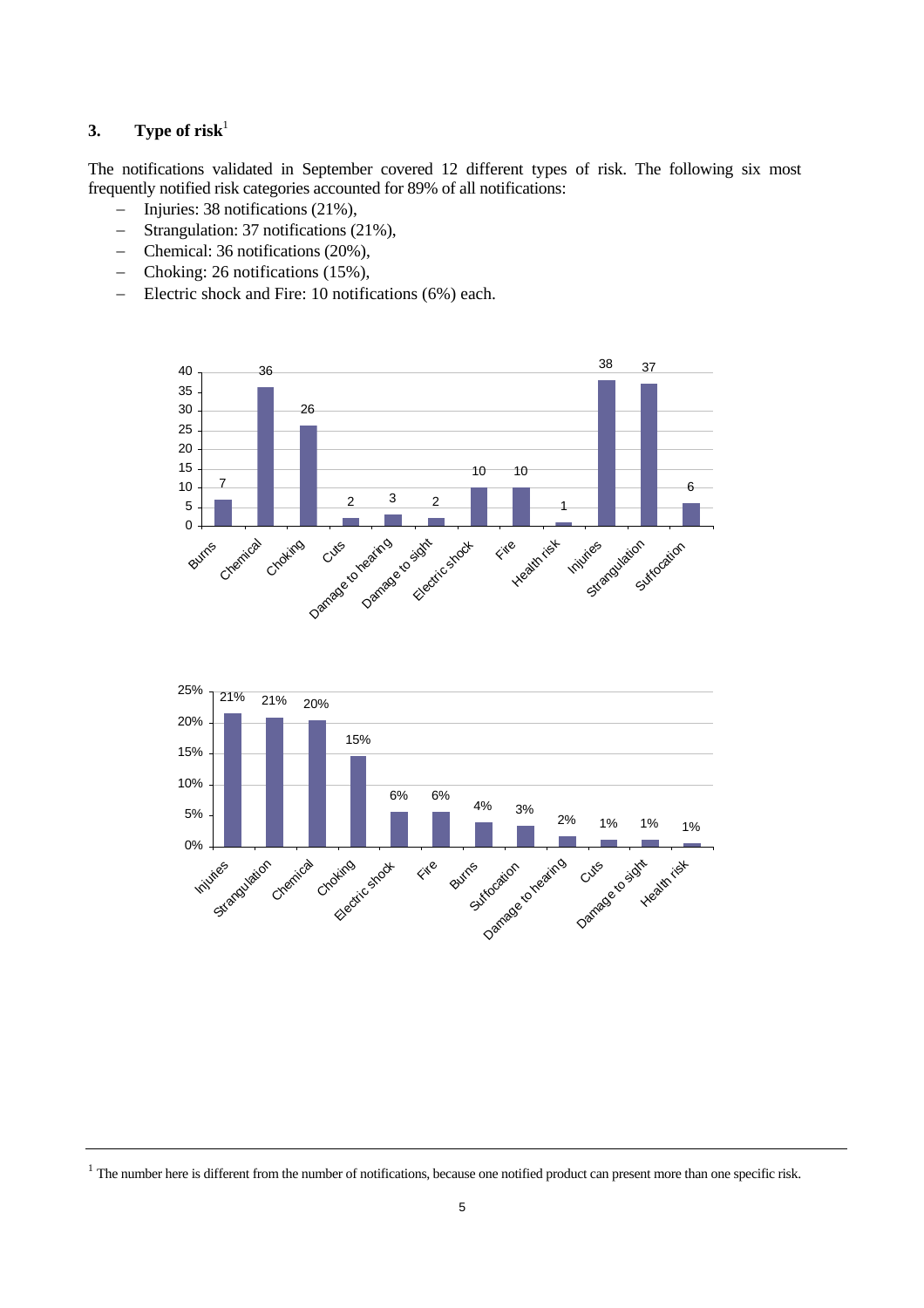## **4. Country of origin of the notified product**

More than half of the dangerous products notified in September originated from China, including Hong Kong (88 notifications, 61%).

17 notifications (12%) submitted in September concerned products originating from the Member States. In total, 9 Member States of the EU or the EEA-countries were reported as the country of origin for the notified products.

25 notifications (17%) concerned products originating in Other countries.

14 notifications (10%) did not contain information about the origin of the product.



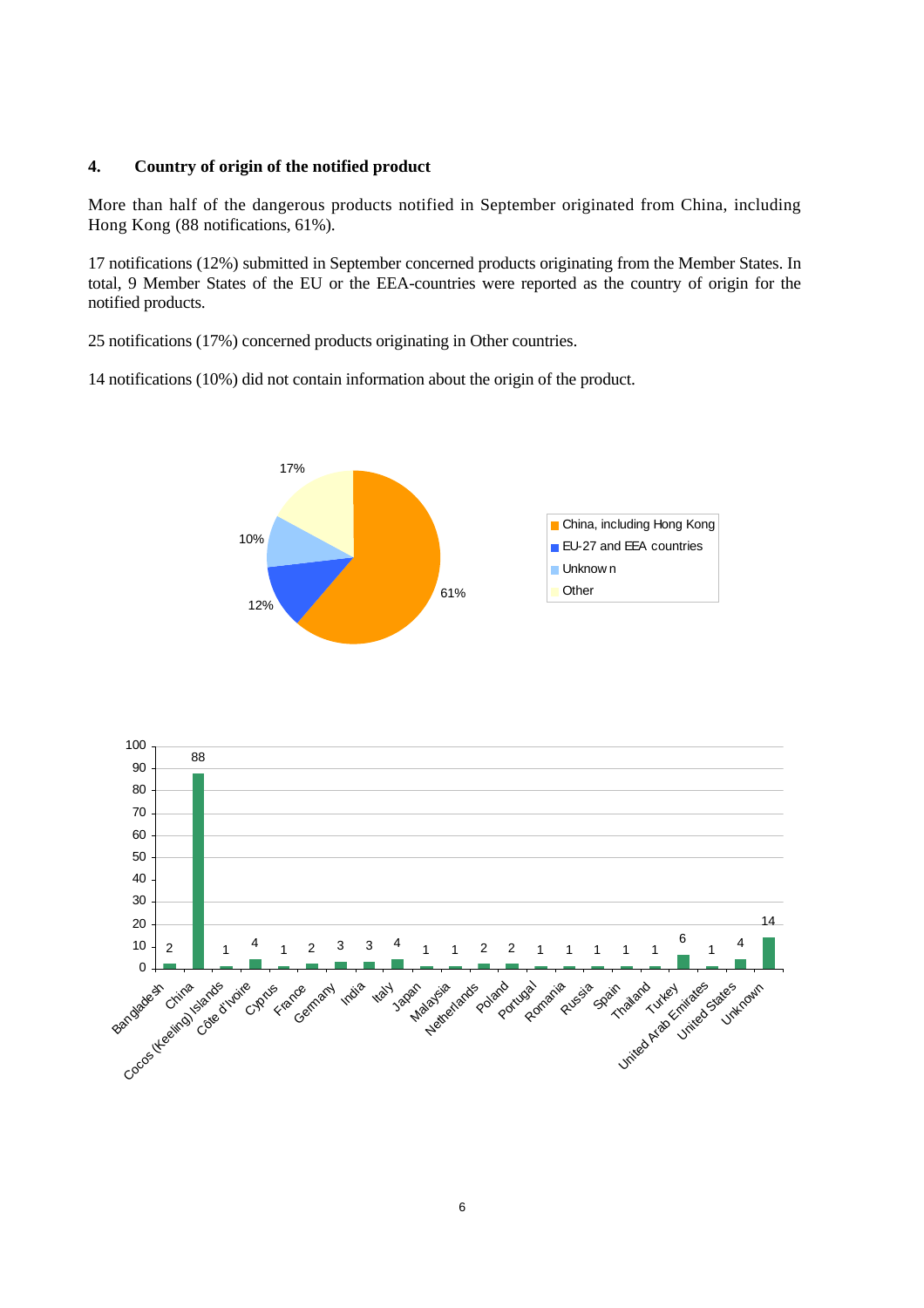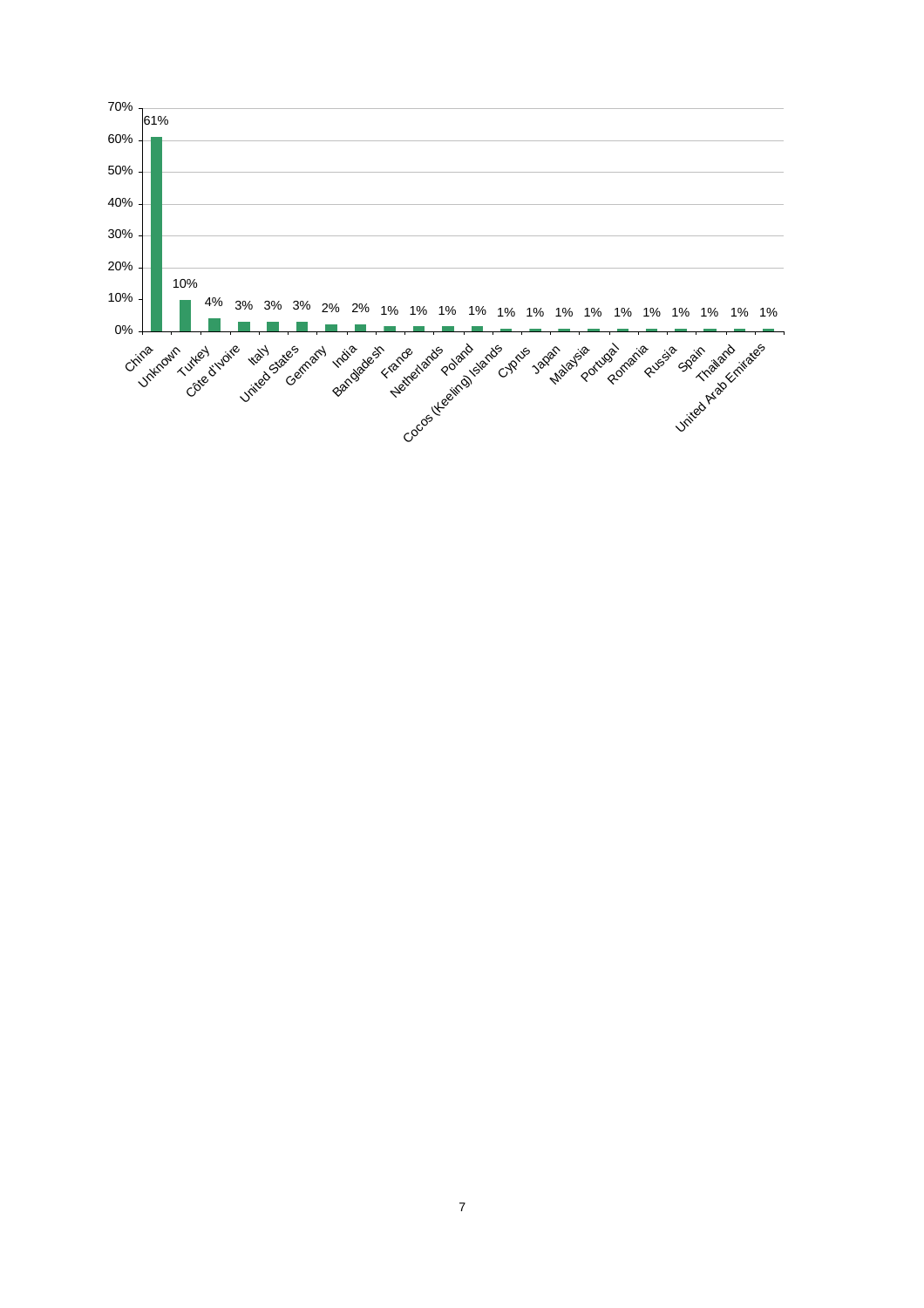#### **5. Measures adopted**

In September, 91 notifications (64%) concerned measures adopted by the market surveillance authorities of Member States ('compulsory measures'). In 51 other notifications (35%), notified measures were initiated by the producers and/or distributors ('voluntary measures'). In 2 cases (1%), compulsory measures were complemented by voluntary actions taken by the producers and/or distributors.

In most cases, there is more than one measure adopted in relation to a notified product, *e.g*., in a majority of cases where the authorities ordered a sales ban, they also ordered a withdrawal from the market.



Of the compulsory measures, 2 were initiated by the customs authorities, in particular:

- − 1 in Finland,
- − 1 in Germany.